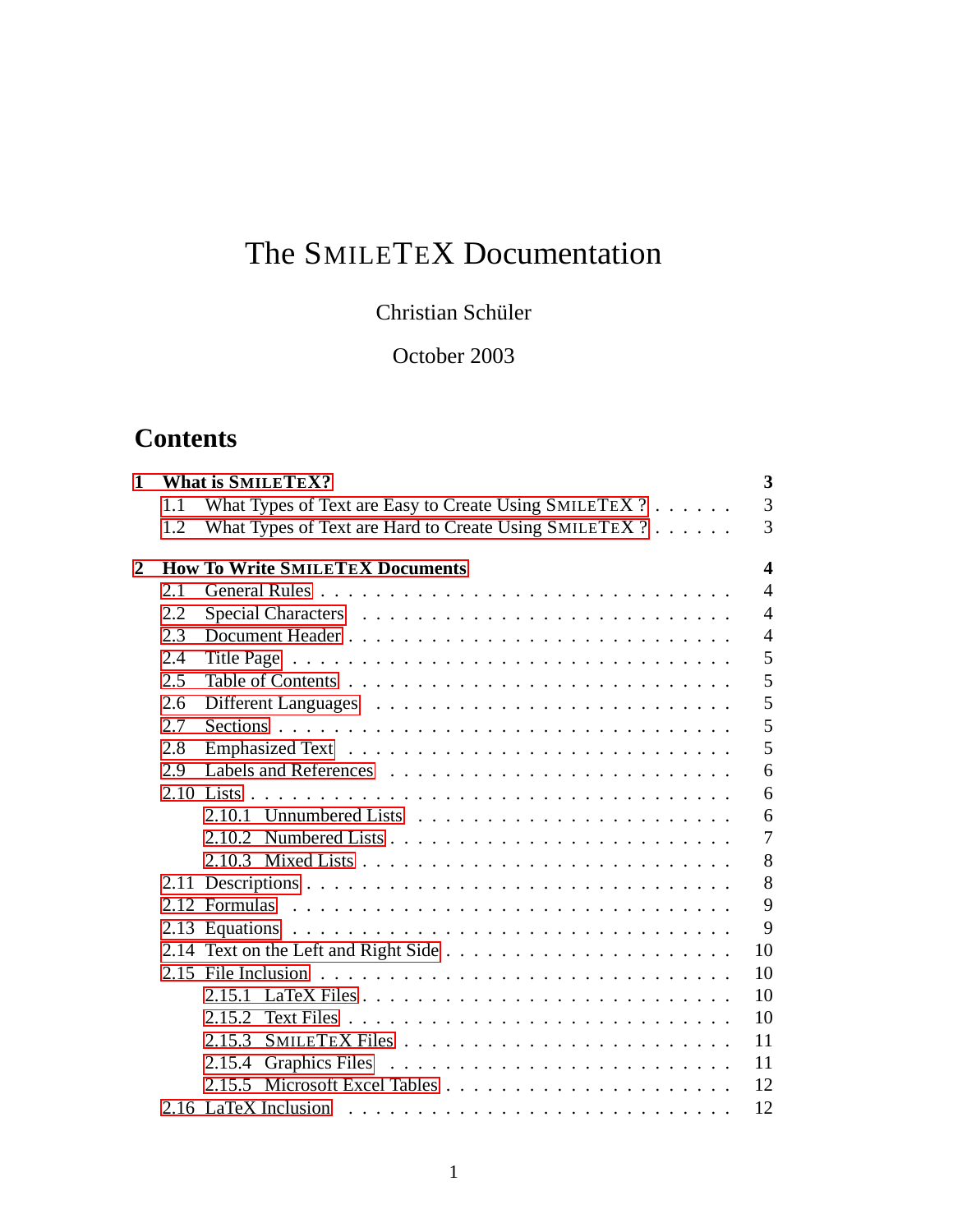|   | <b>Index</b> |                                 |    |  |
|---|--------------|---------------------------------|----|--|
| 4 |              | The SMILETEX Homepage           | 15 |  |
|   | 3.4          |                                 | 15 |  |
|   | 3.3          |                                 | 15 |  |
|   | 3.2          |                                 | 15 |  |
|   | 3.1          |                                 | 15 |  |
| 3 |              | <b>Coming More or Less Soon</b> | 15 |  |
|   |              |                                 | 14 |  |
|   |              |                                 | 14 |  |
|   |              |                                 | 14 |  |
|   |              |                                 | 13 |  |
|   |              |                                 | 13 |  |
|   |              |                                 | 12 |  |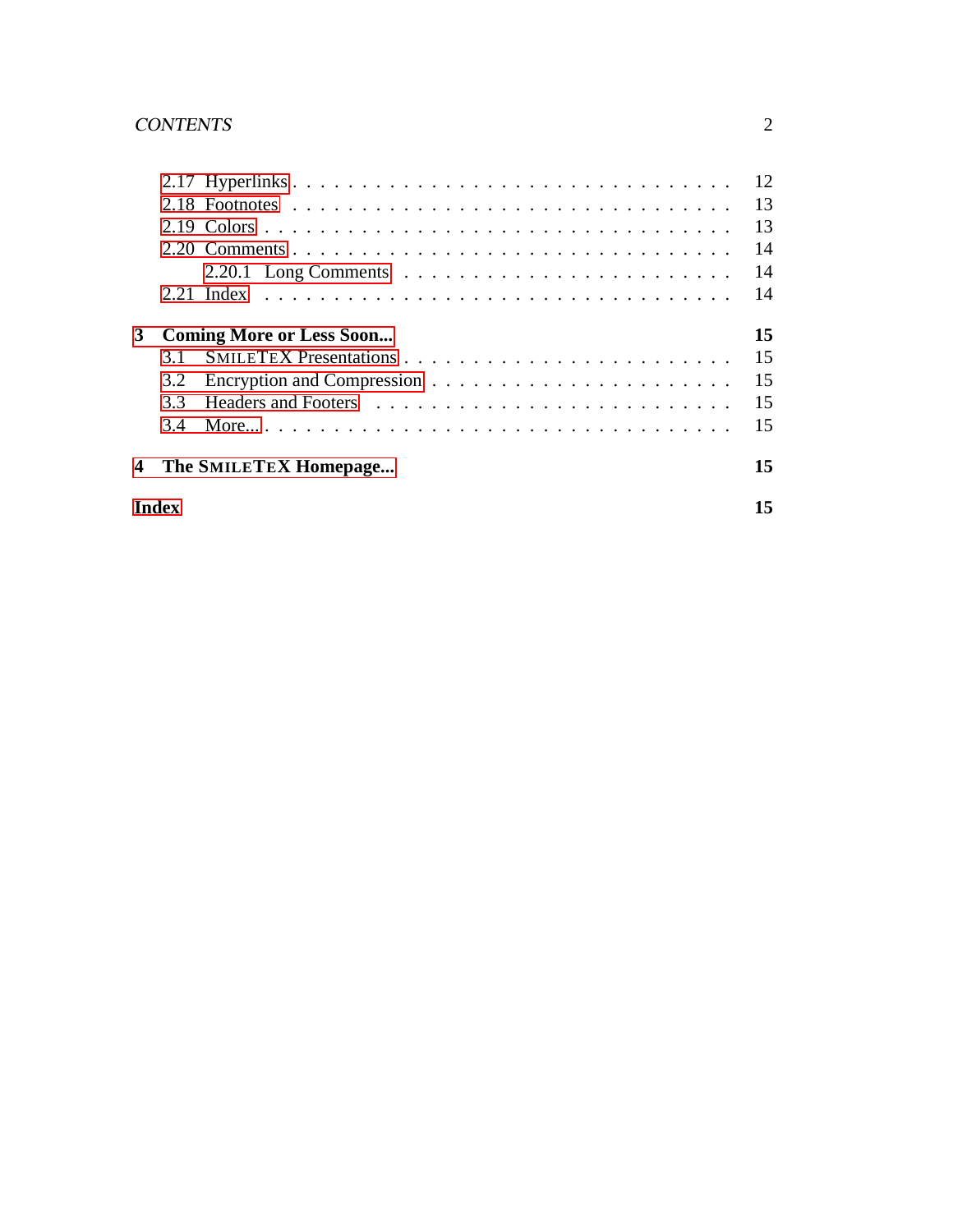## <span id="page-2-0"></span>**1 What is SMILETEX?**

SMILETEX is a small tool which creates LaTeX files out of normal (and always shorter) text files. These text files must be structured in a intuitive way using a handful of very simple and short commands. It comes together with some other tools which allow the inclusion of nearly any graphics file as well as Microsoft Excel tables and using a LaTeX distribution it automatically creates PDF, DVI or HTML files.

All in all, SMILETEX lets the user write simple LaTeX documents in a much faster manner, because the most commonly used commands (e.g. \section) are replaced by much shorter commands or even inserted by analyzing the contents (e.g. \url).

#### **1.1 What Types of Text are Easy to Create Using SMILETEX ?**

It's easy to create nice formatted scientific documents of any length. Equations, graphics, tables, multi-column text, footnotes and a lot more are possible. As SMILETEX is an extension to LaTeX, nearly every LaTeX command can be included.

#### **1.2 What Types of Text are Hard to Create Using SMILETEX ?**

It's not possible to format everything as the user wants since SMILETEX follows strict rules to keep the SMILETEX files as short as possible.

But even if the SMILETEX layout is not sufficient, it is always possible to write the complete document using SMILETEX and to modify the generated LaTeX file afterwards to gain a different layout (which will be faster than to type the LaTeX document from the scratch).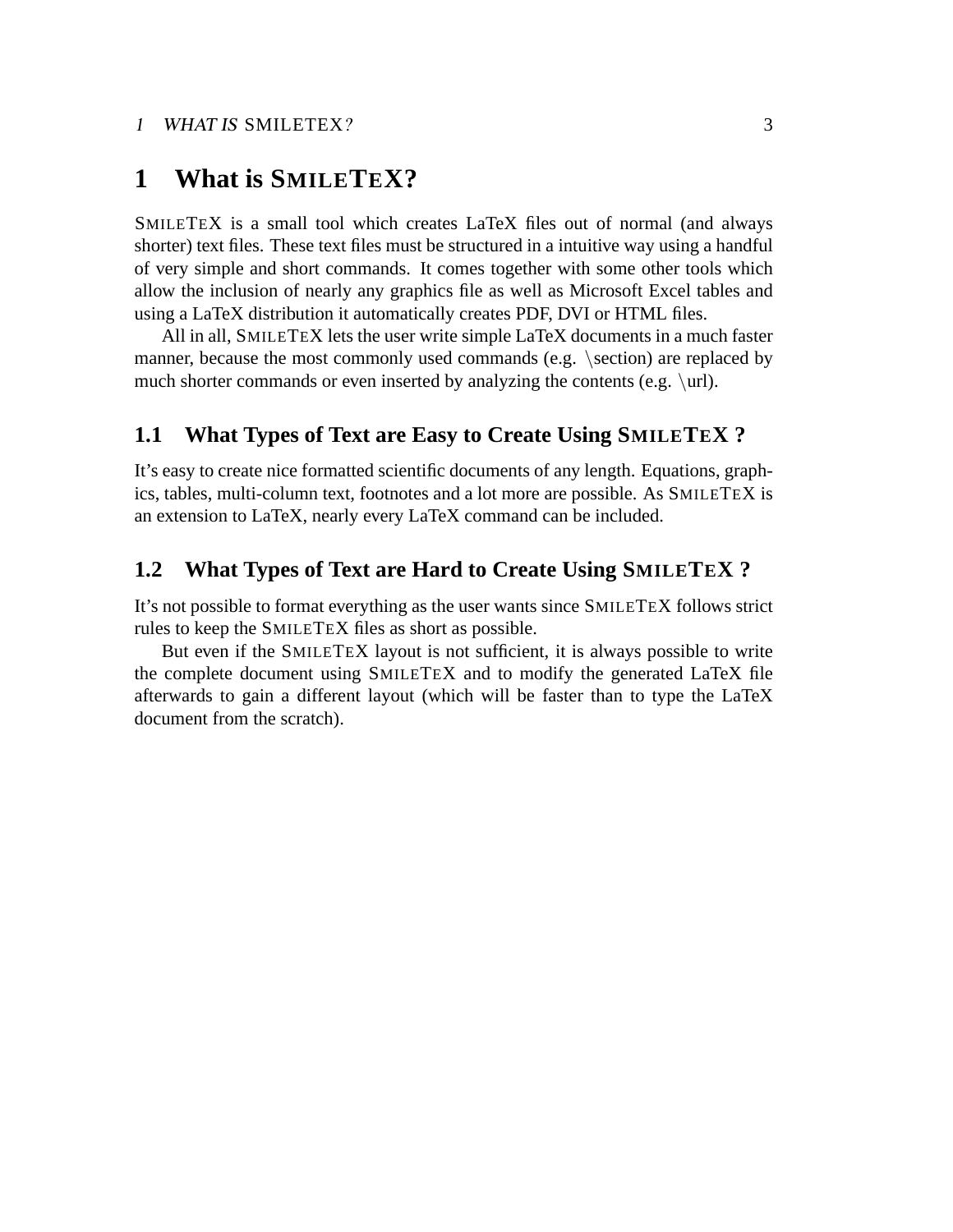## <span id="page-3-0"></span>**2 How To Write SMILETEX Documents**

#### **2.1 General Rules**

As in LaTeX, paragraphs are separated by empty lines and the number of space characters between two words does not matter.

Additionally, SMILETEX knows special paragraphs. Theses are paragraphs for graphics, equations, tables, lists, descriptions and bibliography items. They are generally detected automatically, but they also follow some rules (see the following corresponding chapters).

A paragraph in SMILETEX always starts and ends with an empty line and the paragraphs first word (or line) is analyzed to see of which type it is (graphics, table, equation, etc.). A space as the paragraphs's first character prevents this check and always assumes text (because LaTeX does not care about this additional space character).

#### **2.2 Special Characters**

There exist some characters, having a special meaning for SMILETEX . These are the exclamation mark !, the lower < and greater > characters, the colon : and the percent sign. The exclamation mark is used to indicate commands, < and > are used as brackets for commands and the colon starts labels and references.

To display  $\lt$ ,  $>$  or % simply type ! $\lt$ , ! $>$  or !%. The colon and the exclamation mark can be used as normal.

**Example** Yes! Text is !<emphasized!> like this.

**Output** Yes! Text is <emphasized> like this.

#### **2.3 Document Header**

All text up to the first *>section* command (see Chapter [2.7\)](#page-4-0) is called the header. Within the header, the first line must contain the title and the second line must be the author. A third line may be used for the date - if left out, \today will be used. The *!language, !newpage, !titlepage* and *!tableofcontents* commands are allowed in the header (and comments of course).

Additionally, LaTeX usepackage commands are allowed in document header to include some extra packages.

Adding more than three lines of text to the header (lines containing only comments or the commands mentioned above do not count) makes SmileTeX use a LaTeX titlepage environment, i.e. the title page may be designed freely using LaTeX and SmileTeX commands together.

#### **Example**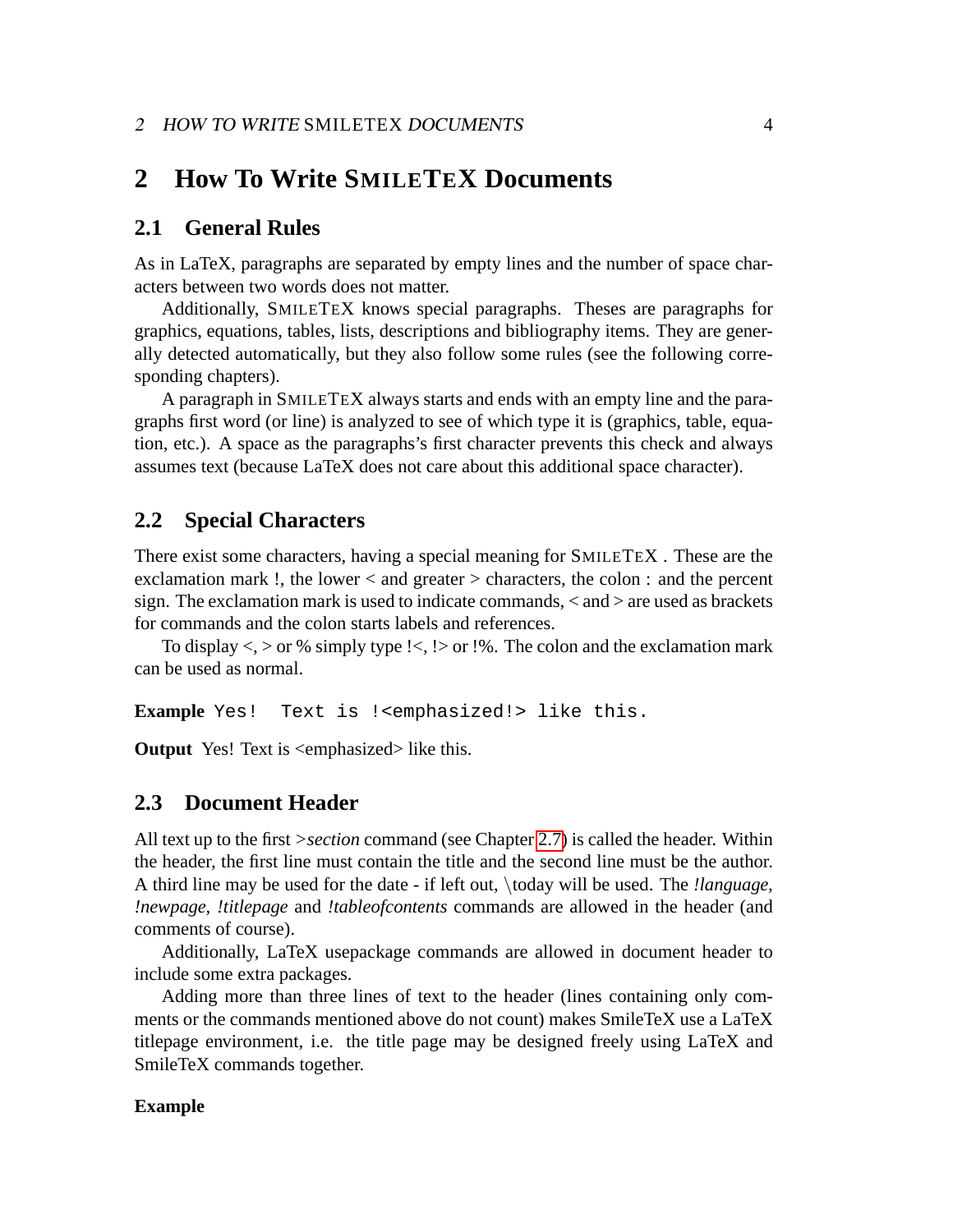## <span id="page-4-0"></span>**2.4 Title Page**

There are two ways to create a title page. The first is to use the *!titlepage* command in the document header. This creates a standard title page. The second method is to write all text and commands necessary into the header - SmileTeX will automatically insert a LaTeX titlepage environment.

## **Example**

## **2.5 Table of Contents**

Use the *!tableofcontents* command in the header to add a table of contents.

## **2.6 Different Languages**

Use *!language* in the header to choose the desired language. It affects the layout and also words like "Contents" are translated into the desired language. Possible languages are: *afrikaans, american, austrian, bahasa, brazil, brazilian, breton british, catalan, croatian, czech, danish, dutch, english esperanto, estonian, finnish, francais, french, galician, german, greek, polutonikogreek, hebrew, hungarian, irish, italian lowersorbian, magyar, norsk, nynorsk, polish, portuges, portuguese romanian, russian, scottish, slovak, slovene, spanish, swedish turkish, uppersorbian, ukrainian, welsh, UKenglish, USenglish*.

**Example** !french

## **2.7 Sections**

Sections, subsections and subsubsections are inserted by writing  $\geq$ ,  $\geq$  or  $\geq$   $>$  followed by the desired text at the beginning of a line.

#### **Example**

```
>Mechatronics
>>What Is It?
>>Mechanical Engineering
>>Electrotechnics
>>Computer Science
```
## **2.8 Emphasized Text**

Text is emphasized by simply embracing it with < and >.

**Example** This is <important>.

**Output** This is *important*.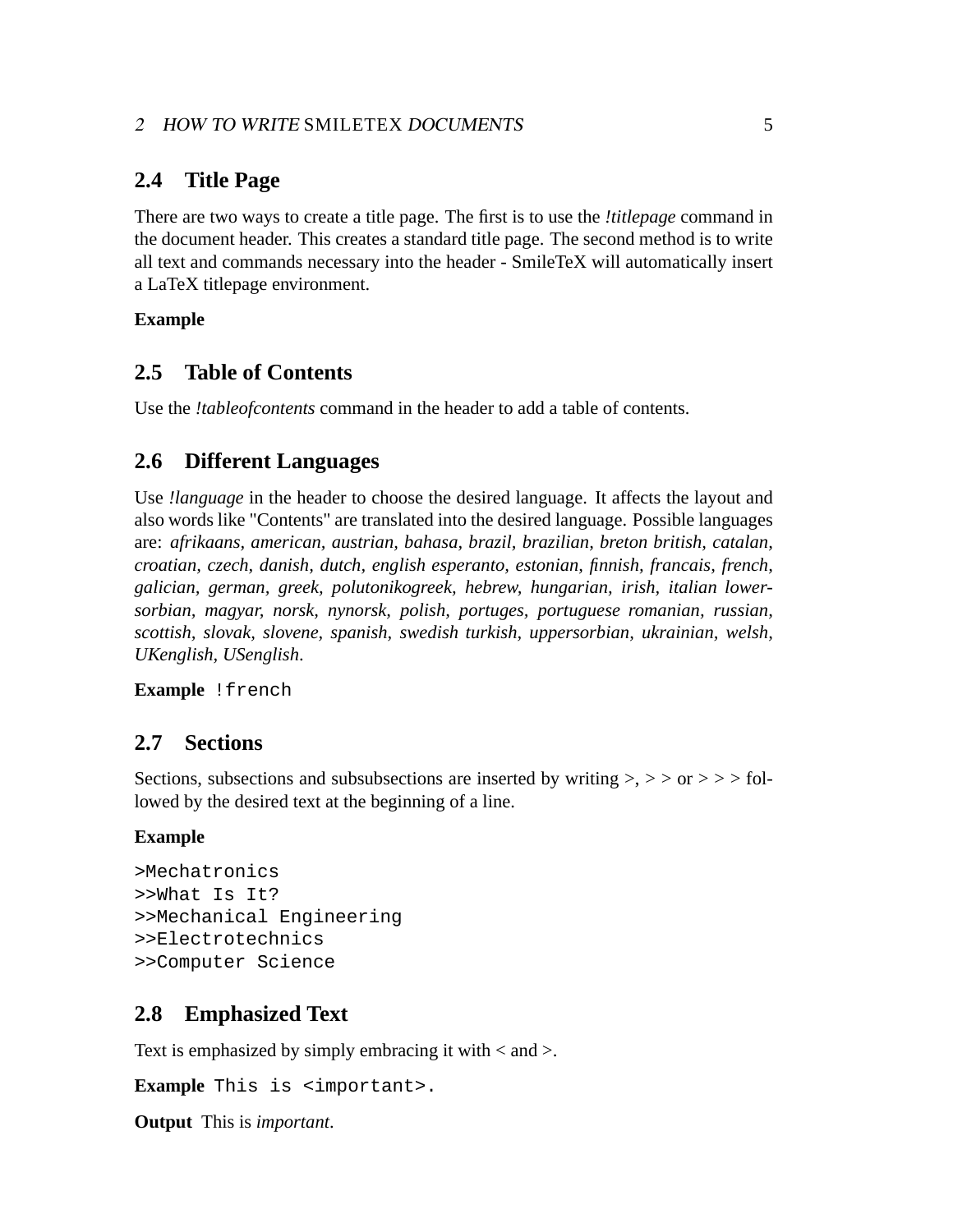## <span id="page-5-0"></span>**2.9 Labels and References**

SMILETEX labels are inserted by typing a colon : followed by the desired name at the beginning of a line. No other text is allowed in the same line. SMILETEX references are inserted by typing !**??** followed by the desired name. They are automatically enhanced with the corresponding name (chapter, page, etc.).

## **Example**

```
...this will be described later (!:chaNumComputing).
...
>Numerical Computing
:chaNumComputing
```
## **2.10 Lists**

## **2.10.1 Unnumbered Lists**

Unnumbered lists can be produced by simply typing a dash (-) as a paragraph's first character. Every following dash as a line's first character inserts a new item. Typing two or more dashes forces the next list level (maximum four levels). The next blank line ends the list.

## **Example**

```
...the following ingredients.
-two apples
-wine
--one bottle of red wine
--one bottle of white wine
-orange juice
-...
```
Next paragraph.

## **Output**

...the following ingredients.

- two apples
- wine
	- **–** one bottle of red wine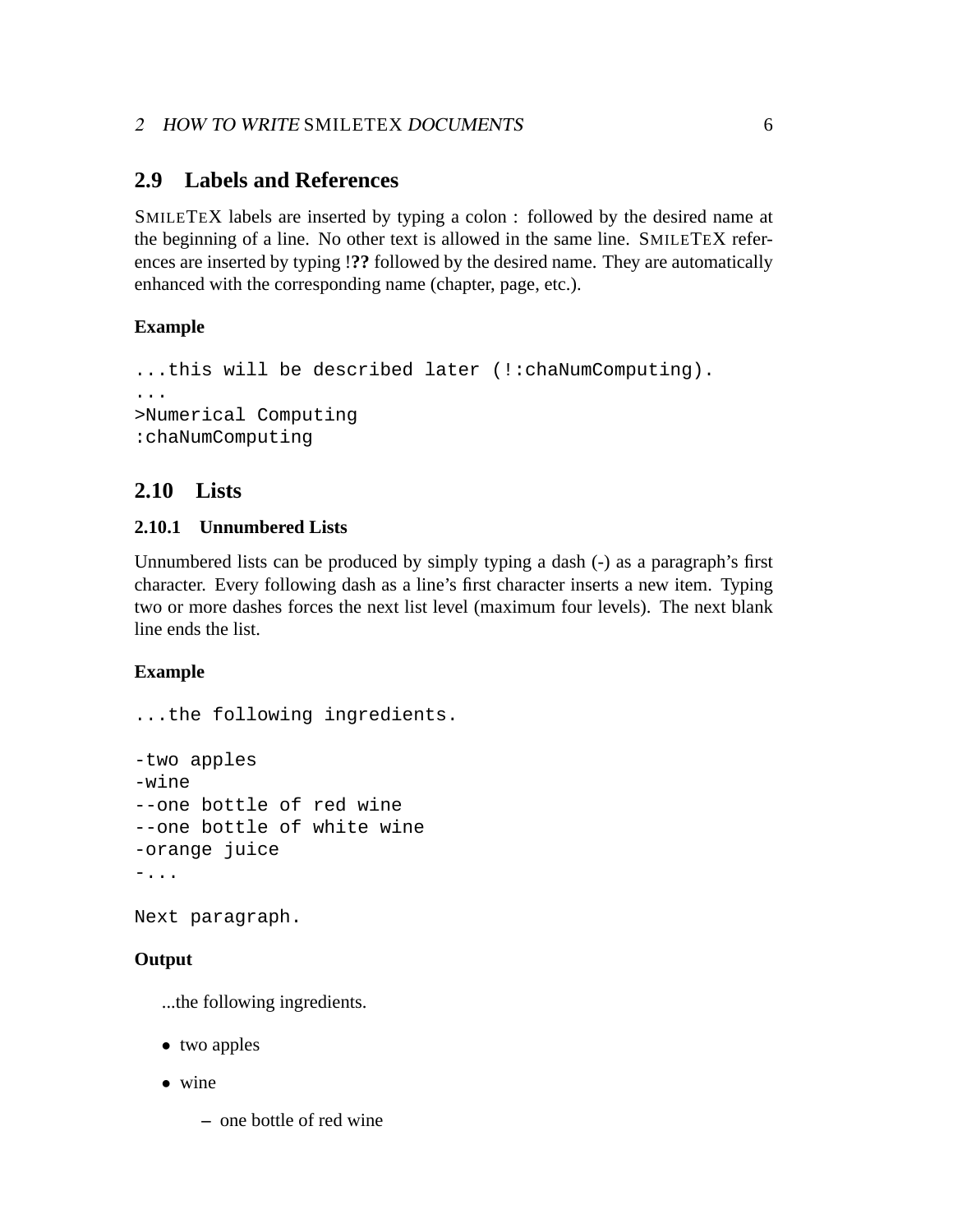- <span id="page-6-0"></span>**–** one bottle of white wine
- orange juice
- $\bullet$  ...

Next paragraph.

#### **2.10.2 Numbered Lists**

Numbered lists can be produced by simply typing "1." as the paragraph's first characters. Every following dash as a line's first character inserts a new item. Typing another "1." forces the next list level. As for the unnumbered lists, typing two or more dashes gives the desired list level (maximum four levels) and the next blank line ends the list.

#### **Example**

```
...the following ingredients.
```

```
1.two apples
-wine
1.one bottle of red wine
--one bottle of white wine
-orange juice
-...
```
Next paragraph.

#### **Output**

...the following ingredients.

- 1. two apples
- 2. wine
	- (a) one bottle of red wine
	- (b) one bottle of white wine
- 3. orange juice

4. ...

Next paragraph.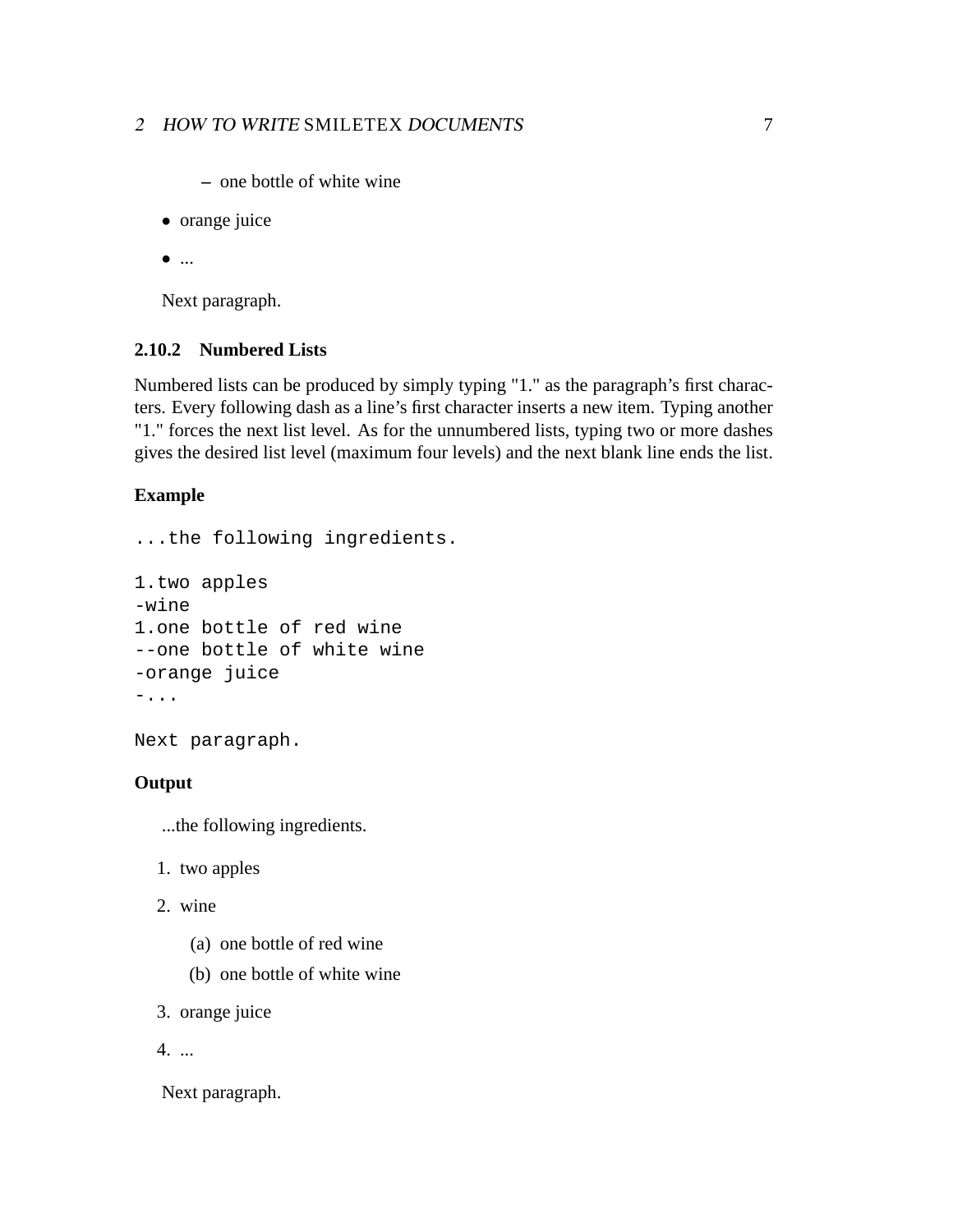#### <span id="page-7-0"></span>**2.10.3 Mixed Lists**

They follow the same rules as numbered (Chapter [2.10.2\)](#page-6-0) and unnumbered (Chapter [2.10.1\)](#page-5-0) lists. The maximum for every list type is still four, but the sum of unnumbered and numbered levels may go up to six.

#### **Example**

```
1.first level
1.level 2
---level 3
---level 4-----level 5
------level 6
-----level 5 again
----level 4 again
---level 3 again
--level 2 again
-first level again
```
#### **Output**

- 1. first level
	- (a) level 2
		- level 3
			- **–** level 4
				- ∗ level 5
				- · level 6
				- ∗ level 5 again
			- **–** level 4 again
		- level 3 again
	- (b) level 2 again
- 2. first level again

## **2.11 Descriptions**

Descriptions are inserted by typing a dash (-) as a paragraph's first character following by the topic embraced in  $\langle$  and  $\rangle$  characters. Every following  $\langle$  topic $\rangle$  as start of a line inserts a new item. The next blank line ends the list.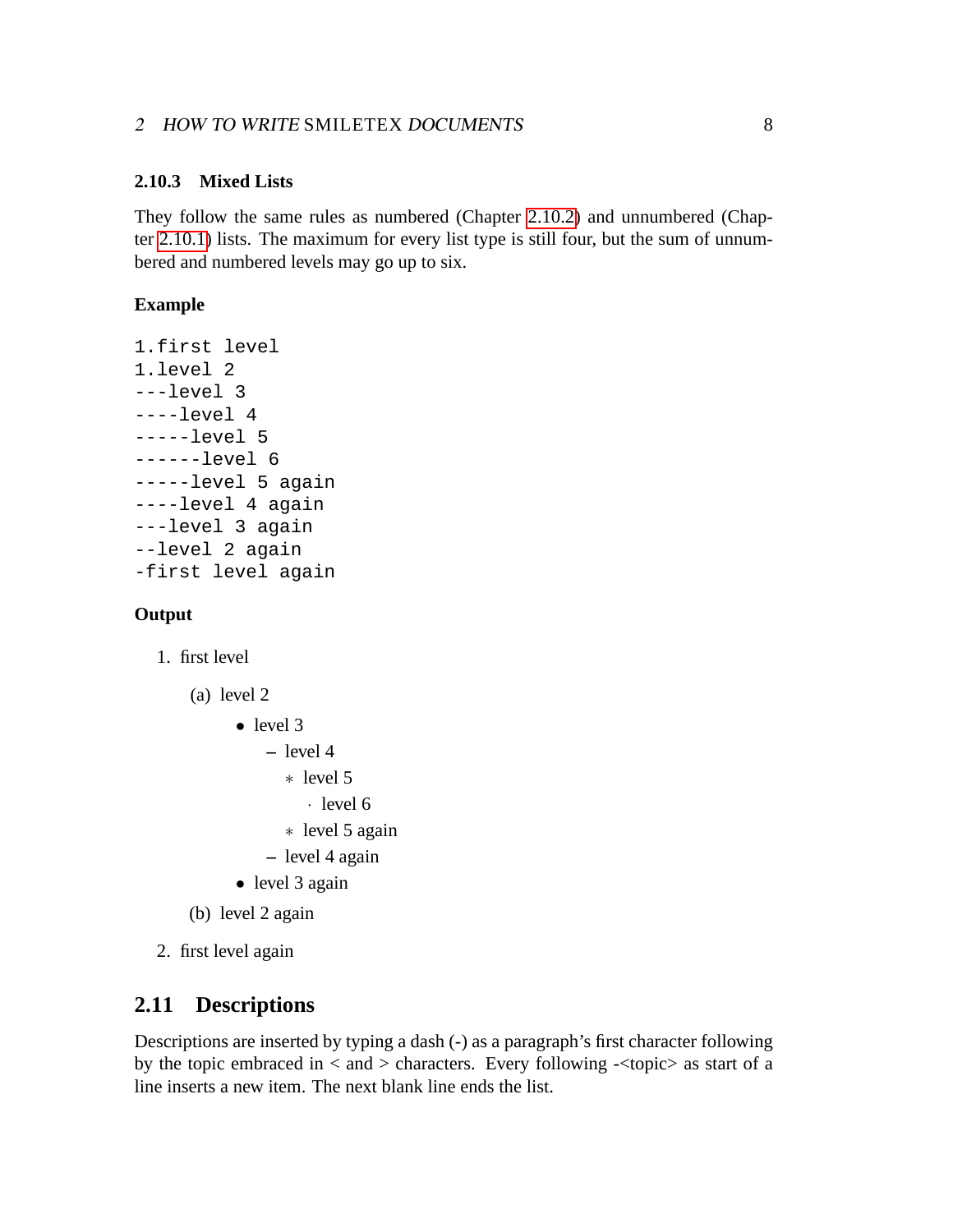#### <span id="page-8-0"></span>**Example**

```
-<Example>This is an example.
-<Output>This is the resulting output.
```
#### **Output**

**Example** This is an example.

**Output** This is the resulting output.

#### **2.12 Formulas**

LaTeX formulas can be included everywhere without the need to type the dollar signs (\$). They have to be limited by space characters or the end of a line. SMILETEX will recognize all formulas containing special LaTeX formula characters or commands. In the case you want something different to be a formula (e.g. a single x) you have to type an exclamation mark as the formula's first character. An exclamation mark as the last character skips the following white space. If the last character is a punctuation character, it will automatically be excluded from the formula.

```
Example Let x=e^{j\phi}, !j is the imaginary unit and
    \phi=2\pi then !x equals 1.
```
**Output** Let  $x = e^{j\phi}$ , j is the imaginary unit and  $\phi = 2\pi$  then x equals 1.

## **2.13 Equations**

Equations can be produced by typing a formula (Chapter 2.12) after a blank line. SMILETEX takes the whole paragraph (up to the next blank line) as equation. If there's a label (Chapter [2.9\)](#page-5-0) found, the equation will be numbered.

You may also explicitly use other LaTeX math environments (e.g. eqnarray).

#### **Example**

```
...this is the last paragraph.
a_i b^i=\sum_{i=1}^n a_i b^i
```
:eqnSumEinstein

This is the next paragraph.

#### **Output**

...this is the last paragraph.

$$
a_i b^i = \sum_{i=1}^n a_i b^i \tag{1}
$$

This is the next paragraph.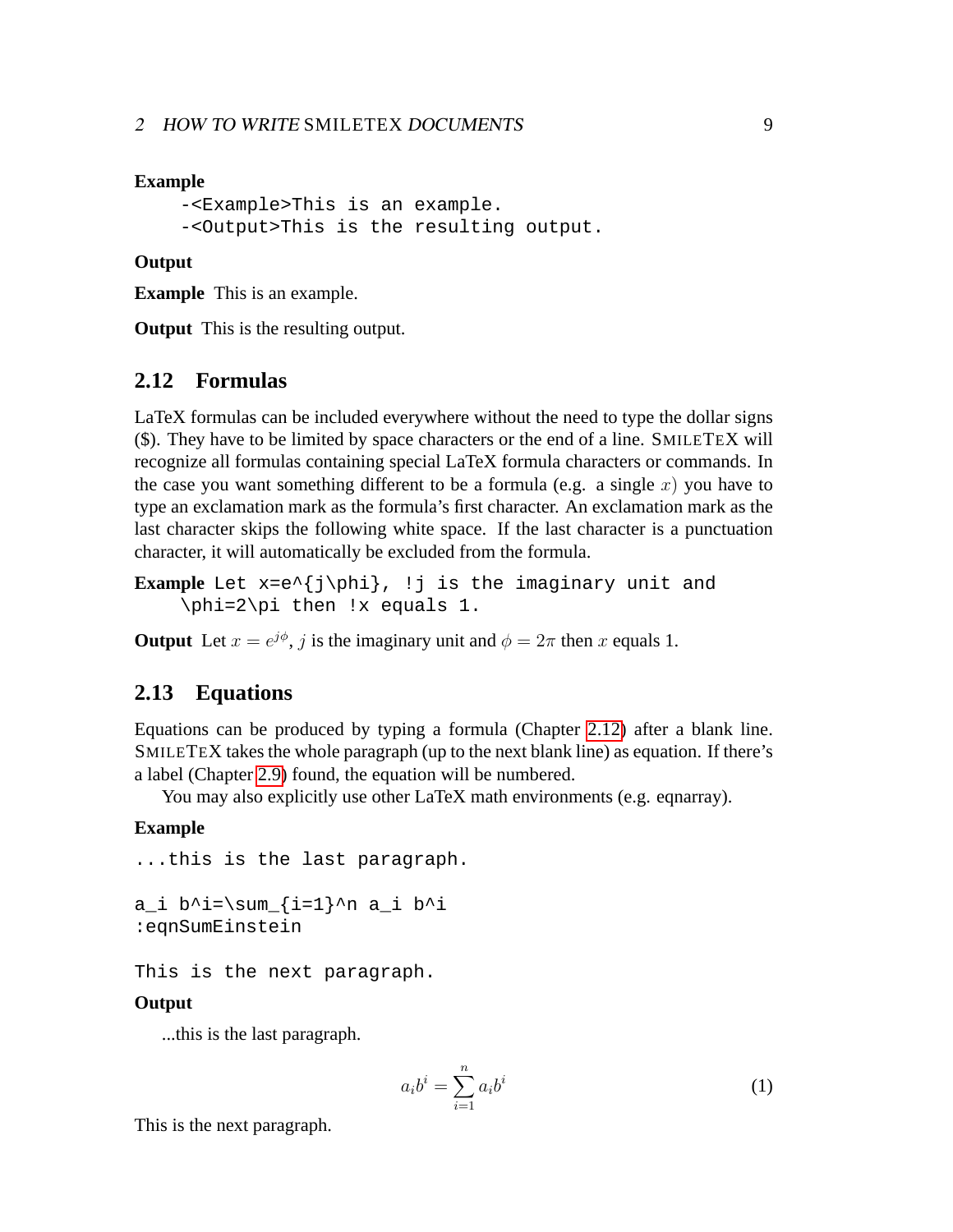## <span id="page-9-0"></span>**2.14 Text on the Left and Right Side**

To put text, images, etc. on the or right side of other text, etc. the commands *!leftside*, *!rightside* and *!endside* are used. Internally, minipage environments are used and as floating figures are not allowed inside minipages, the "here" option for images is automatically used and thus not necessary.

## **Example**

```
!leftside
The picture at the right shows the half sized \sim icon
without any rotation.
!rightside
```
logo.bmp,50%

!endside

**Output** The picture at the right shows the half sized SMILETEX icon without any rotation.



## **2.15 File Inclusion**

Generally, files are included by typing their name at the beginning of a new paragraph. Following the file name, separated by commas, options may occur. For graphics and tables, the second line is reserved for the caption and the third for a label. There's no need to use a caption or a label.

#### **2.15.1 LaTeX Files**

Any LaTeX file can be included simply by typing it's name into a new paragraph. It will be included using the LaTeX  $\infty$  command.

#### **Example**

```
...last paragraph.
test.tex
Next paragraph.
```
#### **2.15.2 Text Files**

Same as for LaTeX files. They will be included using the  $LaTeX \verb|\verbatiminput|$  command.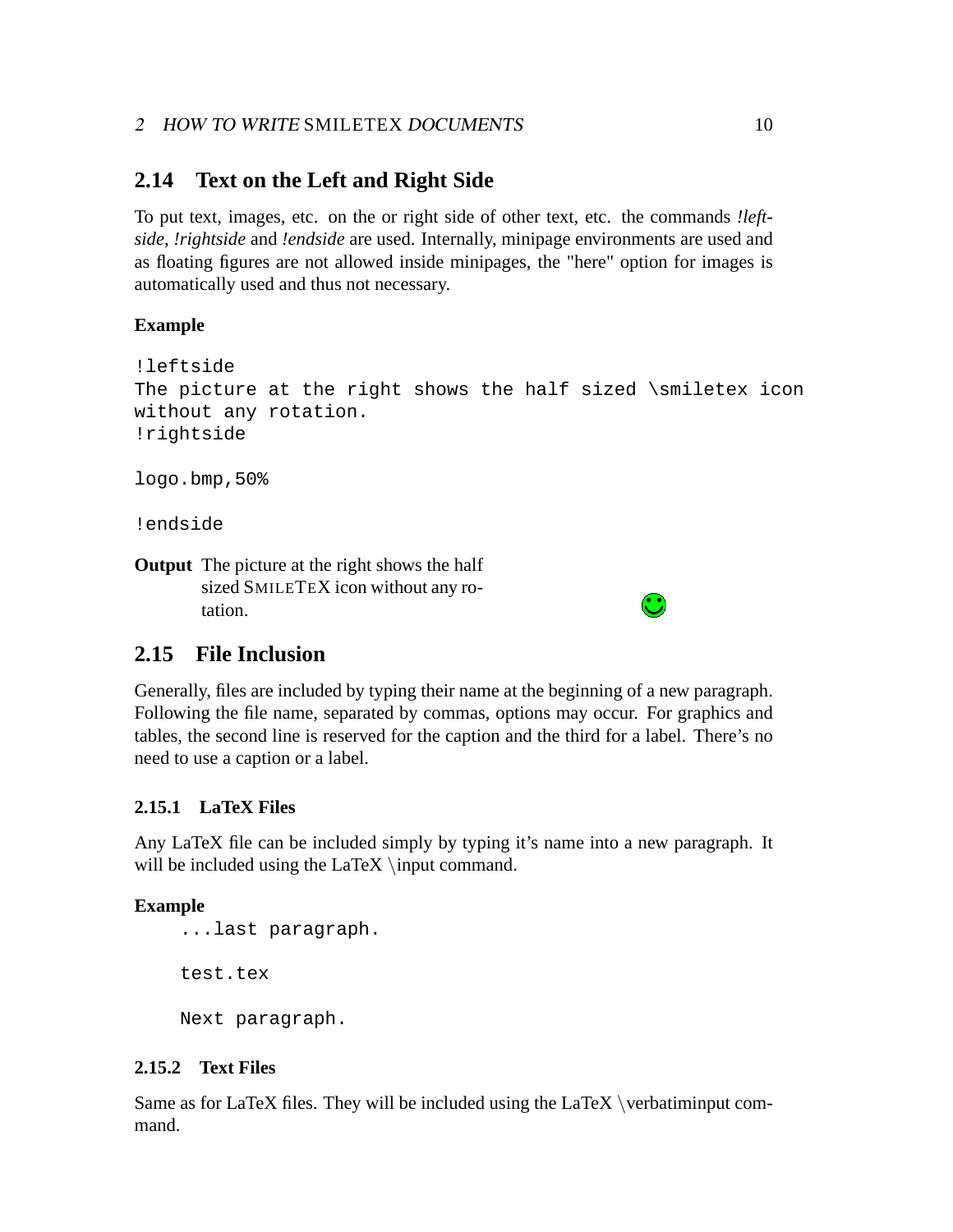#### <span id="page-10-0"></span>**2.15.3 SMILETEX Files**

Same as for LaTeX files. They will be converted to a separate LaTeX file.

#### **2.15.4 Graphics Files**

There exist some options for graphics files. They are typed behind the file's name separated by commas. Some examples are presented next.

**here** image will be fixed at the given position (without here it will float like normal LaTeX figures)

**10cm** image width 10cm, height according to aspect ratio

**10x5cm** width 10cm, height 5cm

**1.5in** width 1.5 inches, height according to aspect ratio

**45**◦ rotated by 45◦

**175%** scaled to 175% of image's normal size

**height=50mm** image height 50mm, width according to aspect ratio

**width=150mm** image width 150mm, height according to aspect ratio

**angle=90** rotated by 90◦

**scale=1.5** scaled to 150%

**frame** creates a small black frame around the image

**frame=1cm** creates a black frame of thickness 1 cm around the image

Nearly every image format is supported by SMILETEX since *ImageMagick* is used to convert them automatically to formats understood by LaTeX. Important to notice that meta formats (like .emf or .eps) will be scaled without loss of quality.

#### **Example**

```
...last paragraph.
logo.bmp, here, 5cm, 45°
The SmileTeX logo
:figLogo
Next paragraph.
```
**Output**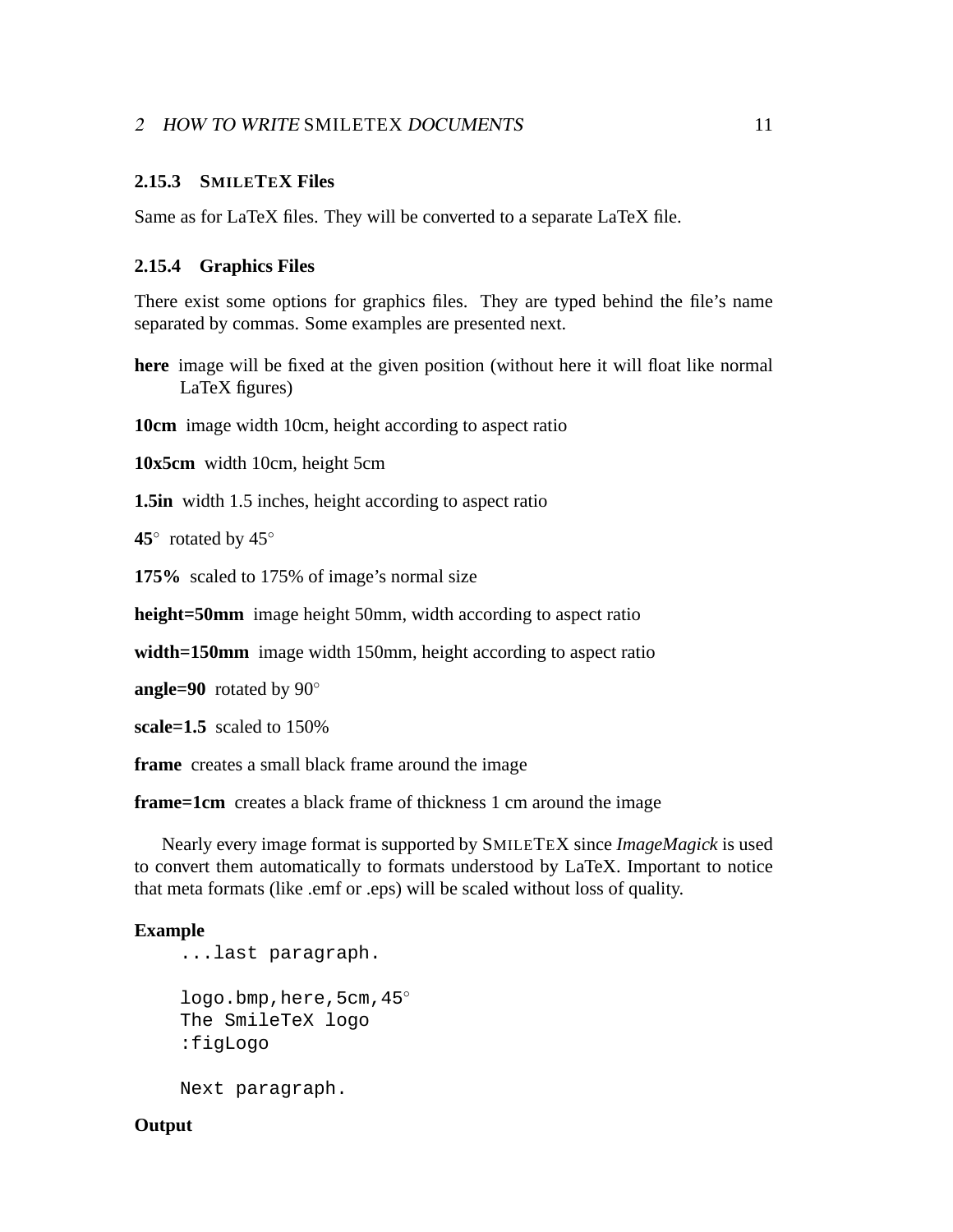<span id="page-11-0"></span>

Figure 1: The SmileTeX logo

## **2.15.5 Microsoft Excel Tables**

For Microsoft Excel tables, there's only one option: here. It fixes the table and thus prevents floating around. The tables are converted using *TeXcel* and then included as normal LaTeX files. The rest is the same as for graphics files.

#### **Example**

commands.xls,here All SmileTeX commands :tabCommands

## **2.16 LaTeX Inclusion**

Normally, any LaTeX command can be used as normal inside SMILETEX documents. To explicitly stop SMILETEX from processing some text as SMILETEX text (e.g. to avoid wrong formatting), the *!latex<ignored text>* command can be used. The text will then be included 1:1 in the resulting LaTeX file.

For longer LaTeX passages, *!latex* command without parameters comes handy. It starts a LaTeX section in which all SmileTeX commands are ignored. It ends at the next *!latex* command found.

#### **Example**

```
!latex
here comes LaTeX! $\cup$
!latex
```
**Output** here comes LaTeX! ∪

## **2.17 Hyperlinks**

Hyperlinks and email adresses are also recognized automatically and hotlinked.

## **Example**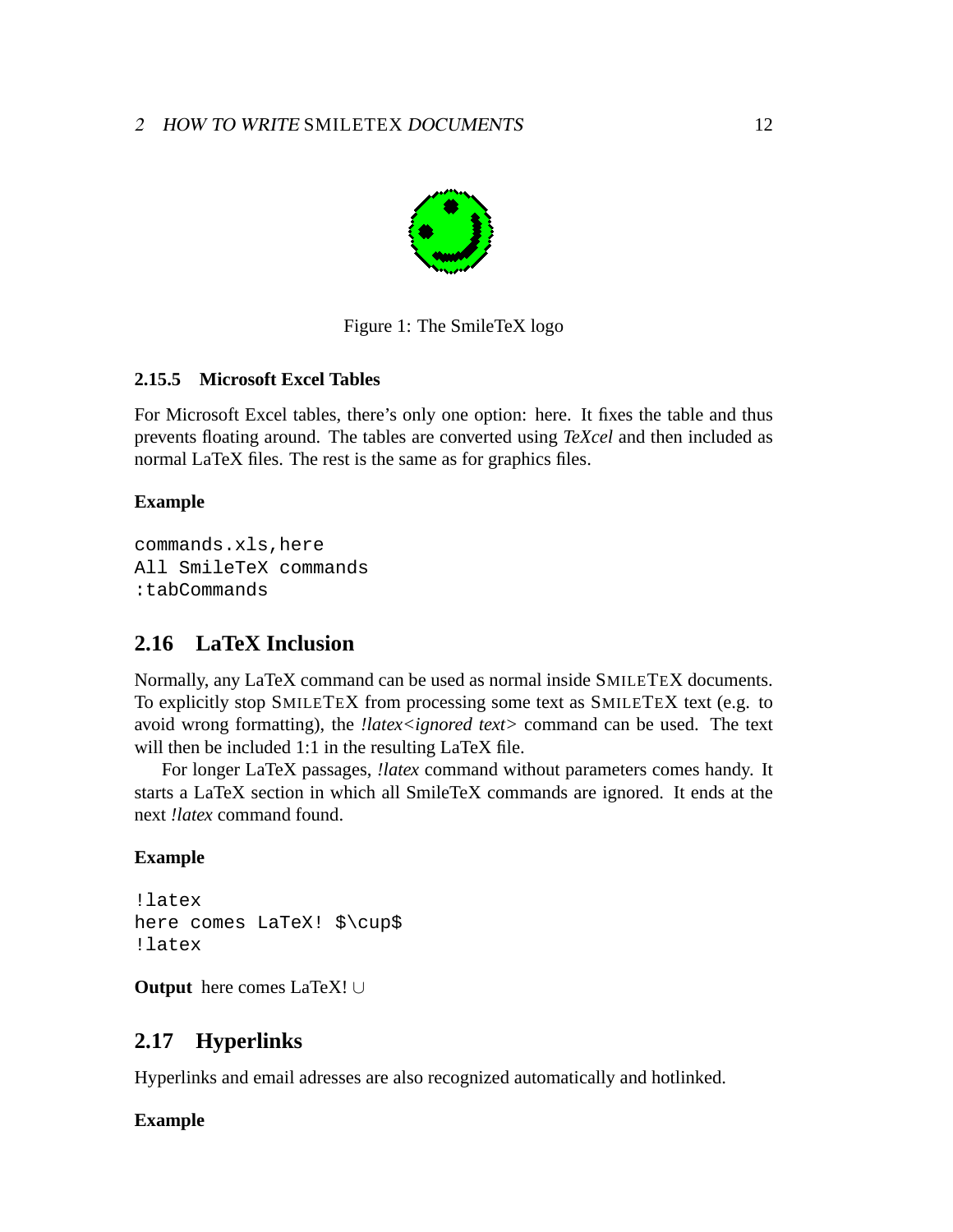<span id="page-12-0"></span>Please write an email to smiletex@8ung.at or have a look at www.8ung.at/smiletex.

**Output** Please write an email to [smiletex@8ung.at](mailto:smiletex@8ung.at) or have a look at [www.](www.8ung.at/smiletex) [8ung.at/smiletex](www.8ung.at/smiletex).

#### **2.18 Footnotes**

To insert footnotes, please use the *!footnote<text>* command.

**Example** Have a look at the SMILETEX homepage.!footnote<www.8ung.at/smiletex>

**Output** Have a look at the SMILETEX homepage.<sup>1</sup>

#### **2.19 Colors**

This simplest way to include colored text is using the *!nameofcolor<text>* command. The following colors are defined up to now (all case-insensitive): *aliceblue, antiquewhite, aqua, aquamarine, azure, beige, bisque, black, blanchedalmond, blue, blueviolet, brown, burlywood, cadetblue, chartreuse, chocolate, coral, cornflowerblue, cornsilk, crimson, cyan, darkblue, darkcyan, darkgoldenrod, darkgray, darkgreen, darkkhaki, darkmagenta, darkolivegreen, darkorange, darkorchid, darkred, darksalmon, darkseagreen, darkslateblue, darkslategray, darkturquoise, darkviolet, deeppink, deepskyblue, dimgray, dodgerblue, feldspar, firebrick, floralwhite, forestgreen, fuchsia, gainsboro, ghostwhite, gold, goldenrod, gray, green, greenyellow, honeydew, hotpink, indianred, indigo, ivory, khaki, lavender, lavenderblush, lawngreen, lemonchiffon, lightblue, lightcoral, lightcyan, lightgoldenrodyello, lightgrey, lightgreen, lightpink, lightsalmon, lightseagreen, lightskyblue, lightslateblue, lightslategray, lightsteelblue, lightyellow, lime, limegreen, linen, magenta, maroon, mediumaquamarine, mediumblue, mediumorchid, mediumpurple, mediumseagreen, mediumslateblue, mediumspringgreen, mediumturquoise, mediumvioletred, midnightblue, mintcream, mistyrose, moccasin, navajowhite, navy, oldlace, olive, olivedrab, orange, orangered, orchid, palegoldenrod, palegreen, paleturquoise, palevioletred, papayawhip, peachpuff, peru, pink, plum, powderblue, purple, red, rosybrown, royalblue, saddlebrown, salmon, sandybrown, seagreen, seashell, sienna, silver, skyblue, slateblue, slategray, snow, springgreen, steelblue, tan, teal, thistle, tomato, turquoise, violet, violetred, wheat, white, whitesmoke, yellow, yellowgreen*

Any other color can be achieved using the *!color<color-definition><text>* command. The color-definition may be one of the following:

• three values: red, green and blue (should be preferred as it works in the most cases)

<sup>&</sup>lt;sup>1</sup><www.8ung.at/smiletex>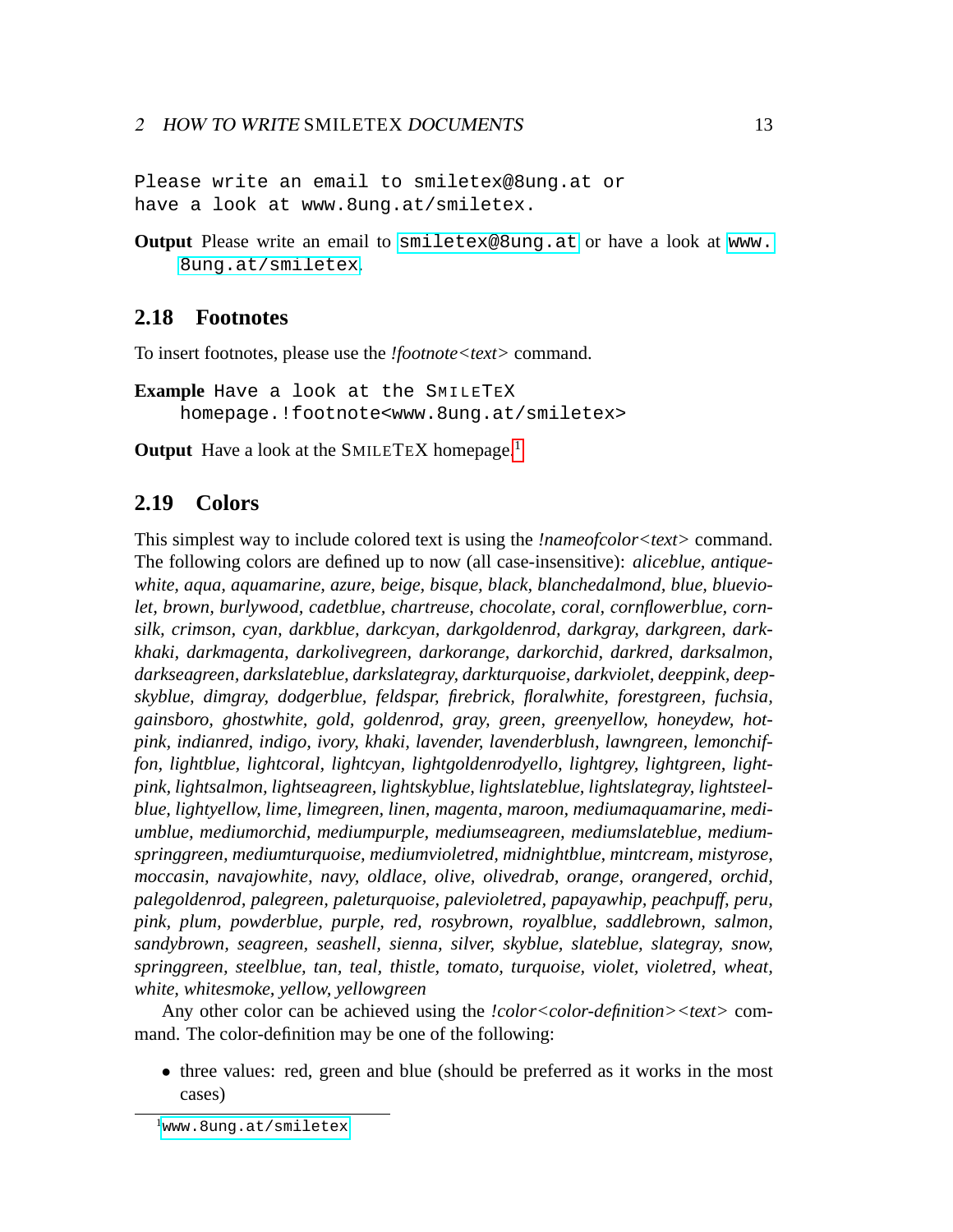- <span id="page-13-0"></span>• four values: cyan, magenta, yellow and black
- one value: gray

The values can be given between 0 and 1, hexadecimal between 00 and ff (also without commas, Internet style) or as percent between 0% and 100%.

Leaving out the <text> parameter changes the text color up to the next color command.

#### **Example**

```
This is !red<very> important.
This is !red very !black important.
This is !color<1,0,0><very> important.
This is !color<ff0000><very> important.
```
**Output** This is very important. This is very important. This is very important. This is very important.

#### **2.20 Comments**

As in LaTeX it is possible to start a comment using the percent sign %. It lasts until the end of the list and all text will be ignored.

#### **2.20.1 Long Comments**

An additional feature are long comments. These are similar to the ones used in programming languages. %< starts a long comment, >% ends it.

**Example** This is  $%$  < uncommented... ...and this, too...>% visible.

**Output** This is visible.

#### **2.21 Index**

A simple index generation using makeindex is included in SMILETEX . Use *!index<text>* to include the text in the index and use *!index* to write the index to the document.

#### **Example**

```
... !index<SmileTeX> ...
... more text
!index
```
**Output** Have a look at the index.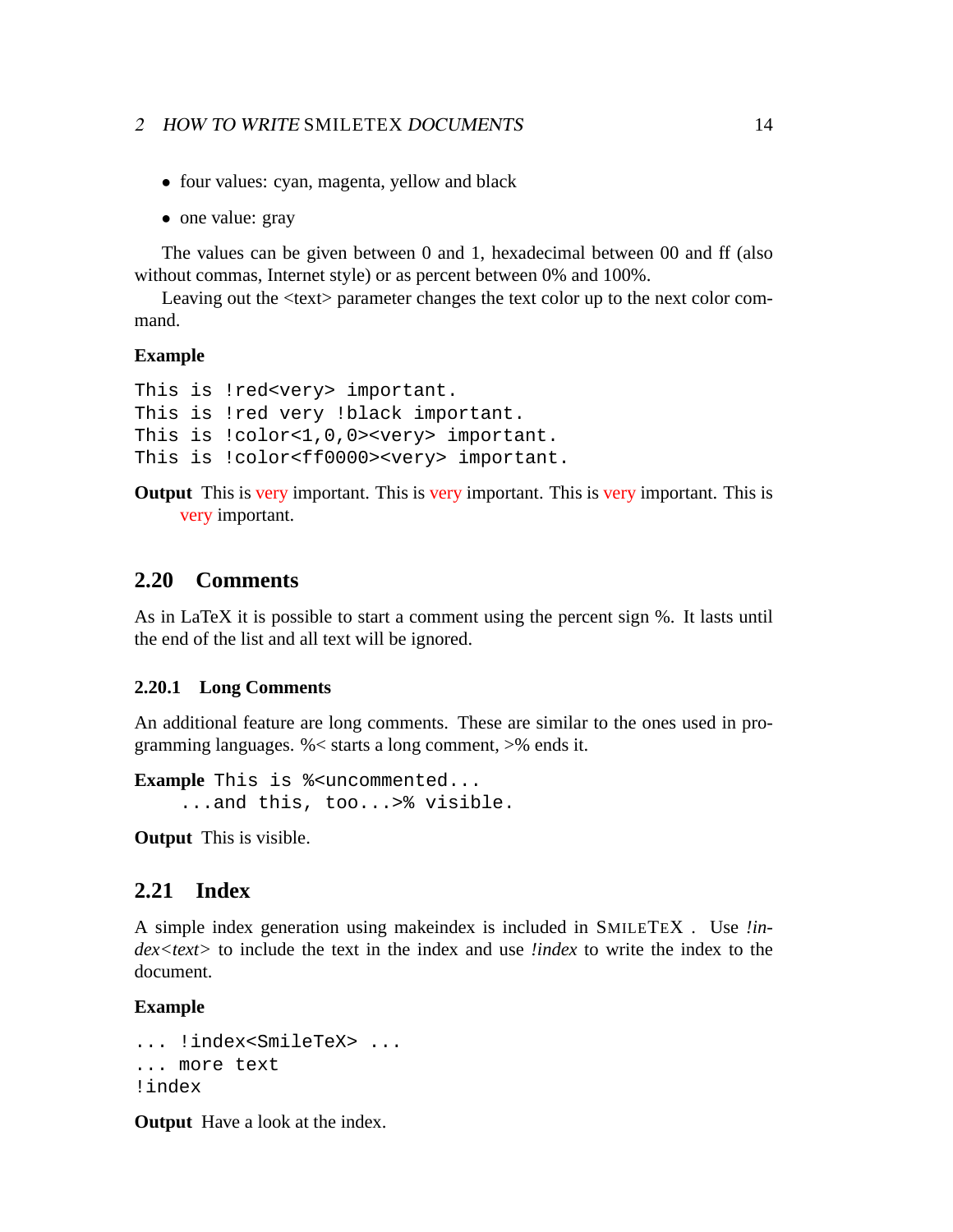## <span id="page-14-0"></span>3 COMING MORE OR LESS SOON... 15

## **3 Coming More or Less Soon...**

## **3.1 SMILETEX Presentations**

- PDF format
- colored/gradient backgrounds
- transition effects
- absolute position for graphics
- a lot more...

## **3.2 Encryption and Compression**

- passwords for PDFs (allowing/denying printing, viewing, etc.)
- compression for PDFs (they become as small as ZIP files)

## **3.3 Headers and Footers**

## **3.4 More...**

# **4 The SMILETEX Homepage...**

...can be found at <www.8ung.at/smiletex>. Have a look at it for news concerning SMILETEX .